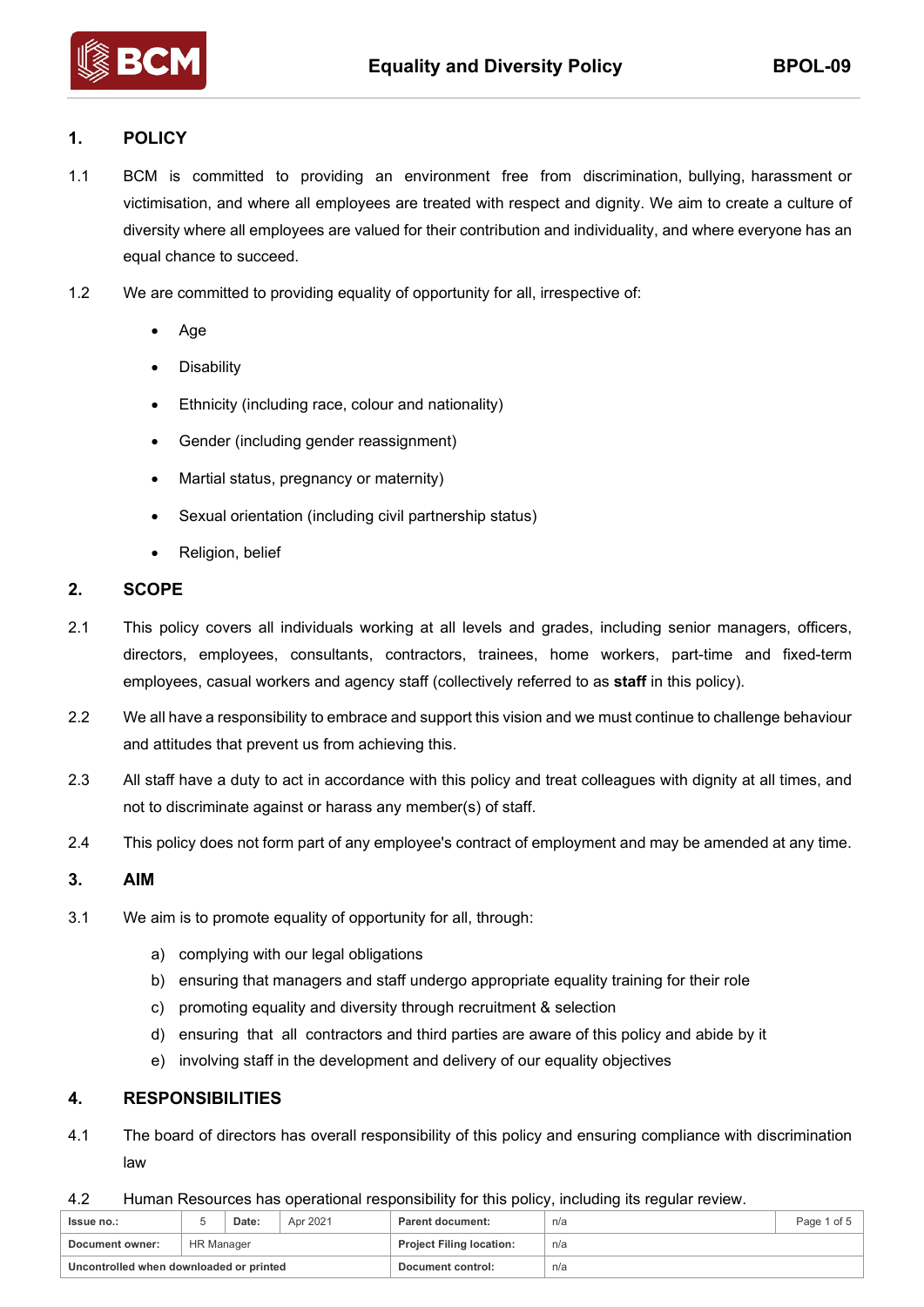

4.3 All managers have responsibility for setting an appropriate standard of behaviour, leading by example and ensuring that subordinates adhere to the policy and promote our aims and objectives with regard to equal opportunities.

- 4.4 Human resources have responsibility for ensuring managers receive appropriate training on equal opportunities awareness and equal opportunities recruitment and selection best practice.
- 4.5 Managers and those involved in recruitment that have any questions about the content or application of this policy should contact HR to request training or further information.

# **5. ASSOCIATED POLICIES**

- 5.1 The following documents are associated with this policy
	- BPOL-02 Anti Harassment and Bullying Policy
	- BPOL-10 Flexible Working Policy
	- BPOL-07 Disciplinary Policy
	- BPOL-11 Grievance Policy

### **6. FORMS OF DISCRIMINATION**

- 6.1 Discrimination by or against staff is generally prohibited unless there is a specific legal exemption. Discrimination may be direct or indirect and it may occur intentionally or unintentionally.
- 6.2 Direct discrimination occurs where someone is treated less favourably because of one or more of the protected characteristics set out above. For example, rejecting an applicant on the grounds of their race because they would not "fit in" would be direct discrimination.
- 6.3 Indirect discrimination occurs where someone is disadvantaged by an unjustified provision, criterion or practice that also puts other people with the same protected characteristic at a particular disadvantage. For example, a requirement to work full time puts women at a particular disadvantage because they generally have greater childcare commitments than men. Such a requirement will need to be objectively justified.
- 6.4 Harassment related to any of the protected characteristics is prohibited. Harassment is unwanted conduct that has the purpose or effect of violating someone's dignity, or creating an intimidating, hostile, degrading, humiliating or offensive environment for them. Harassment is dealt with further in our Anti-harassment and Bullying Policy.
- 6.5 Victimisation is also prohibited. This is less favourable treatment of someone who has complained or given information about discrimination or harassment, or supported someone else's complaint.

### **7. RECRUITMENT AND SELECTION**

7.1 We aim to ensure that no job applicant suffers discrimination because of any of the protected characteristics above. Our recruitment procedures are reviewed regularly to ensure that individuals are treated on the basis of their relevant merits and abilities. Job selection criteria are regularly reviewed to ensure that they are relevant to the job and are not disproportionate. Shortlisting of applicants should be done by more than one person wherever possible.

| Issue no.:                              |            | Date: | Apr 2021 | <b>Parent document:</b>         | n/a | Page 2 of 5 |
|-----------------------------------------|------------|-------|----------|---------------------------------|-----|-------------|
| Document owner:                         | HR Manager |       |          | <b>Project Filing location:</b> | n/a |             |
| Uncontrolled when downloaded or printed |            |       |          | Document control:               | n/a |             |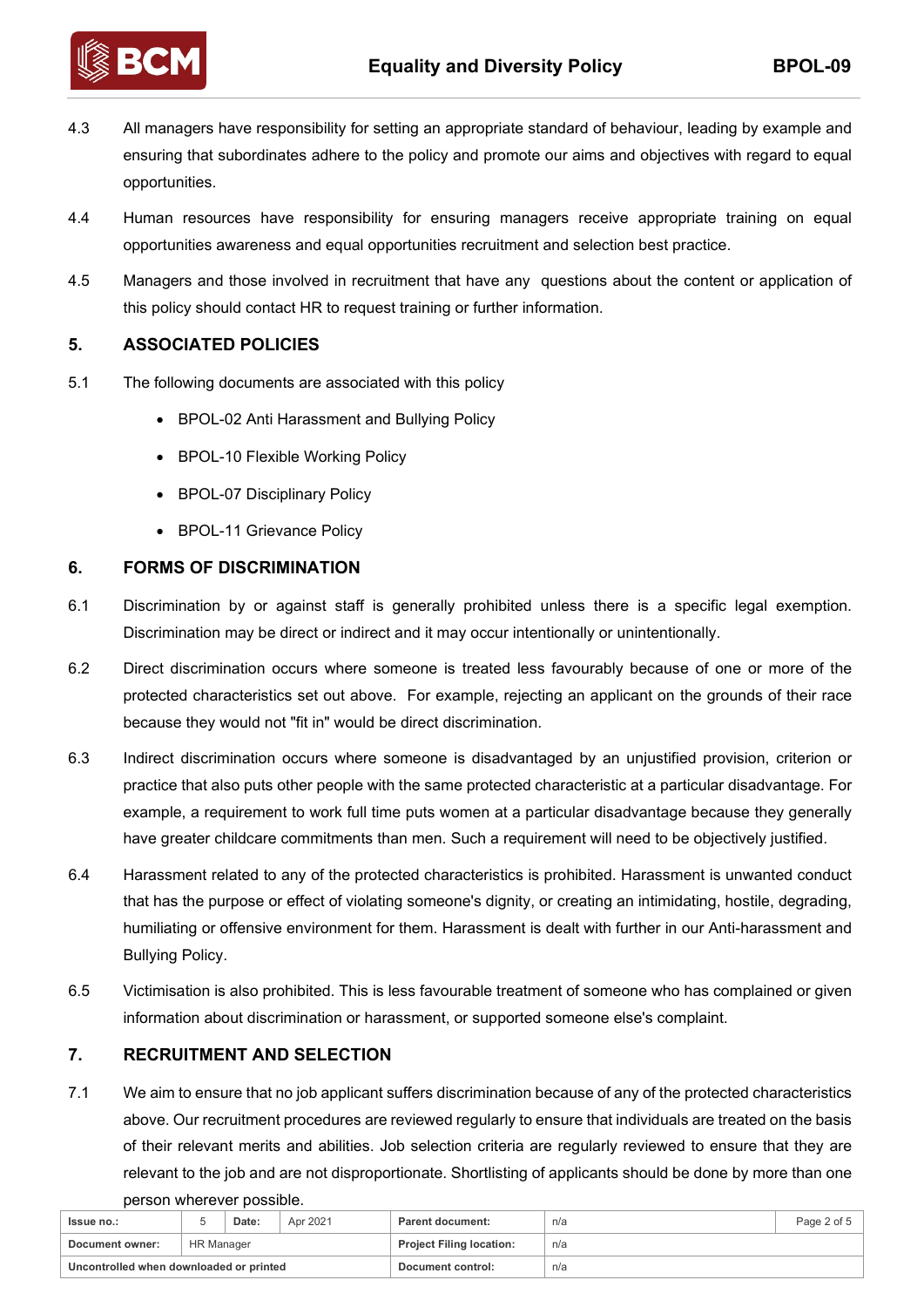

7.2 Job advertisements should avoid stereotyping or using wording that may discourage groups with a particular protected characteristic from applying. They should include an appropriate short policy statement on equal opportunities and a copy of this policy shall be sent on request to those who enquire about vacancies.

- 7.3 We take steps to ensure that our vacancies are advertised to a diverse labour market and, where relevant, to particular groups that have been identified as disadvantaged or underrepresented in our Company. Where appropriate, we may approve the use of lawful exemptions to recruit someone with a particular protected characteristic - for example, where the job can only be done by a woman. The advertisement should specify the exemption that applies.
- 7.4 Applicants should not be asked about health or disability before a job offer is made. There are limited exceptions which should only be used with the approval of the HR Manager. For example:
	- a) Questions necessary to establish if an applicant can perform an intrinsic part of the job (subject to any reasonable adjustments).
	- b) Questions to establish if an applicant is fit to attend an assessment or any reasonable adjustments that may be needed at interview or assessment.
	- c) Positive action to recruit disabled persons.
	- d) Equal opportunities monitoring (which will not form part of the decision-making process).
- 7.5 Applicants should not be asked about past or current pregnancy or future intentions related to pregnancy. Applicants should not be asked about matters concerning age, race, religion or belief, sexual orientation, or gender reassignment.
- 7.6 We are required by law to ensure that all employees are entitled to work in the UK. Assumptions about immigration status should not be made based on appearance or apparent nationality. All prospective staff must be able to produce original documents such as a passport before employment starts, to satisfy current immigration legislation.
- 7.7 To identify groups that may be underrepresented or disadvantaged in our organisation, we monitor applicants' ethnic group, gender, disability, sexual orientation, religion and age as part of the recruitment procedure. The information is removed from applications before shortlisting, and kept in an anonymised format solely for the purposes stated in this policy. Analysing this data helps us to take appropriate steps to avoid discrimination and improve equality and diversity.

# **8. STAFF TRAINING AND PROMOTION AND CONDITIONS OF SERVICE**

- 8.1 Staff training needs will be identified through regular staff appraisals. All staff will be given appropriate access to training to enable them to progress within the Company and all promotion decisions will be made on the basis of merit.
- 8.2 Workforce composition and promotions will be regularly monitored to ensure equality of opportunity at all levels of the organisation. Where appropriate, steps will be taken to identify and remove unjustified barriers and to meet the special needs of disadvantaged or underrepresented groups.
- 8.3 Our conditions of service, benefits and facilities are reviewed regularly to ensure that they are available to

| <b>Issue no.:</b>                       |                   | Date: | Apr 2021 | Parent document:                | n/a | Page 3 of 5 |
|-----------------------------------------|-------------------|-------|----------|---------------------------------|-----|-------------|
| Document owner:                         | <b>HR Manager</b> |       |          | <b>Project Filing location:</b> | n/a |             |
| Uncontrolled when downloaded or printed |                   |       |          | Document control:               | n/a |             |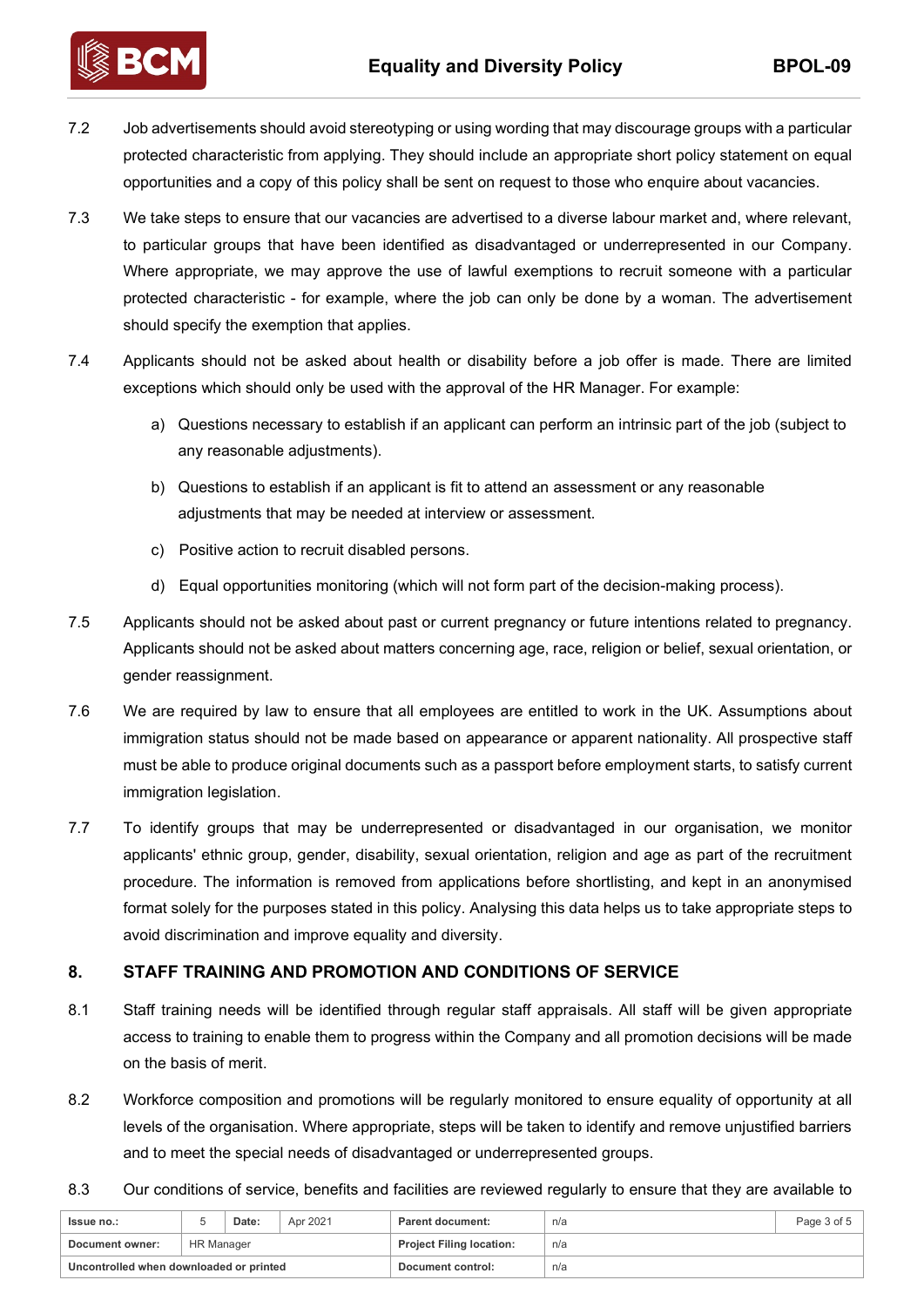

all staff that should have access to them and that there are no unlawful obstacles to accessing them.

## **9. TERMINATION OF EMPLOYMENT**

- 9.1 We will ensure that redundancy criteria and procedures are fair and objective and are not directly or indirectly discriminatory.
- 9.2 We will also ensure that disciplinary procedures and penalties are applied without discrimination, whether they result in disciplinary warnings, dismissal or other disciplinary action.

### **10. DISABILITY DISCRIMINATION**

- 10.1 If you are disabled or become disabled, we encourage you to tell us about your condition so that we can support you as appropriate.
- 10.2 If you experience difficulties at work because of your disability, you may wish to contact HR to discuss any reasonable adjustments that would help overcome or minimise the difficulty.
- 10.3 HR may wish to consult with you and your medical adviser(s) about possible adjustments. We will consider the matter carefully and try to accommodate your needs within reason. If we consider a particular adjustment would not be reasonable, we will explain our reasons and try to find an alternative solution where possible.
- 10.4 We will monitor the physical features of our premises to consider whether they place disabled workers, job applicants or service users at a substantial disadvantage compared to other staff. Where reasonable, we will take steps to improve access for disabled staff and service users.

### **11. TEMPORARY AND AGENT WORKERS**

11.1 We monitor our use of fixed-term employees and agency workers, and their conditions of service, to ensure that they are being offered appropriate access to benefits, training, promotion and permanent employment opportunities. We will, where relevant, monitor their progress to ensure that they are accessing permanent vacancies.

### **12. PART TIME WORK**

12.1 We monitor the conditions of service of part-time employees and their progression to ensure that they are being offered appropriate access to benefits and training and promotion opportunities. We will ensure requests to alter working hours are dealt with appropriately under our Flexible Working Policy

### **13. BREACHES OF THIS POLICY**

- 13.1 BCM take cases of harassment, discrimination, bullying or victimisation very seriously. The following steps should be taken if you believe that you may have been discriminated against or harassed:
	- **a)** Discrimination you are encouraged to raise the matter through our Grievance Procedure.
	- **b)** Harassment you are encouraged to raise the matter through our Anti-harassment and Bullying Policy.
- 13.2 If you are uncertain which applies or you need advice, please contact your line manager or HR.

| <b>Issue no.:</b>                       |                   | Date: | Apr 2021 | <b>Parent document:</b>         | n/a | Page 4 of 5 |
|-----------------------------------------|-------------------|-------|----------|---------------------------------|-----|-------------|
| Document owner:                         | <b>HR Manager</b> |       |          | <b>Project Filing location:</b> | n/a |             |
| Uncontrolled when downloaded or printed |                   |       |          | Document control:               | n/a |             |